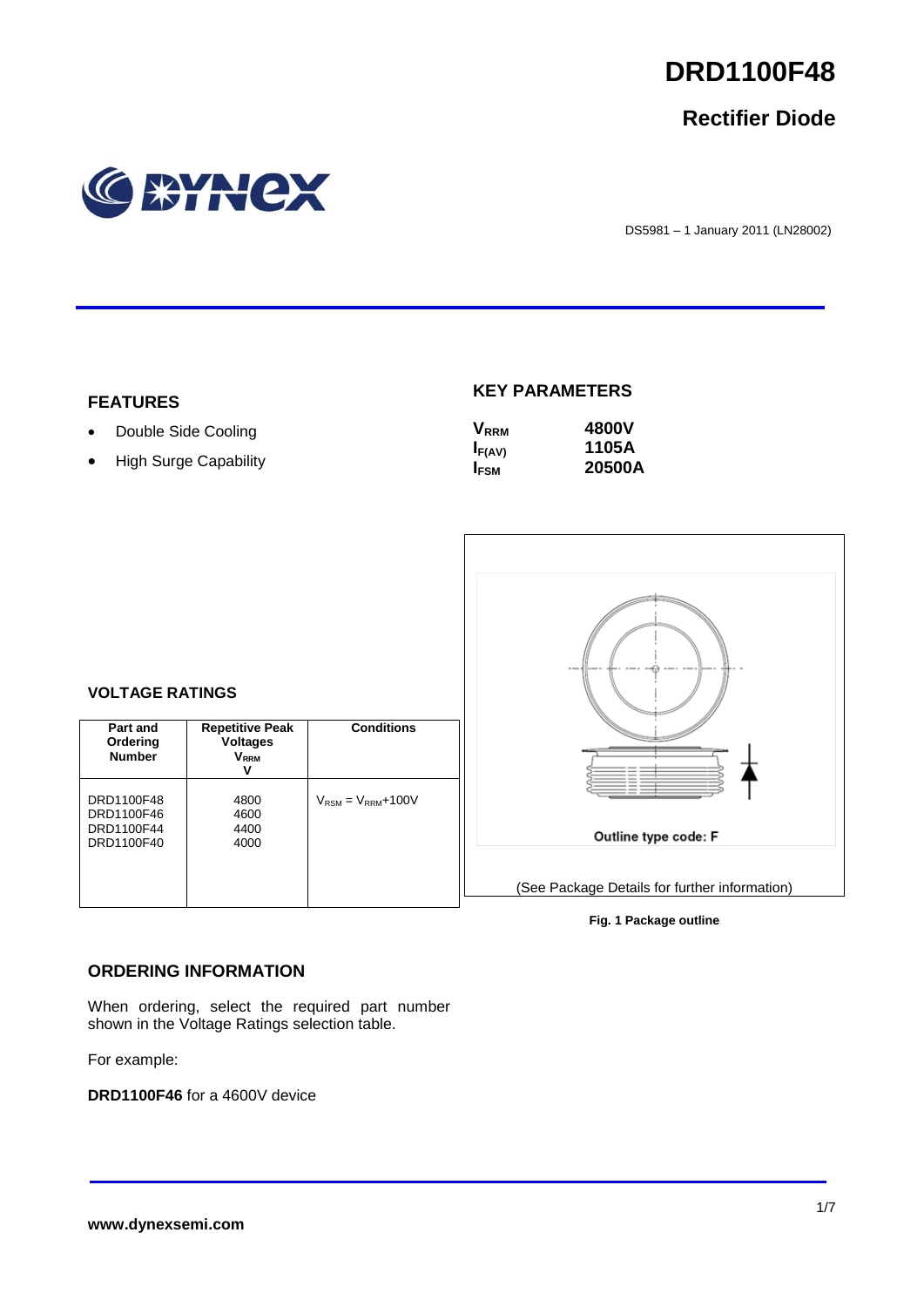

## **CURRENT RATINGS**

#### **Tcase = 75°C unless stated otherwise**

| Symbol                                 | <b>Parameter</b>                     | <b>Test Conditions</b>   | Max. | <b>Units</b> |  |
|----------------------------------------|--------------------------------------|--------------------------|------|--------------|--|
| <b>Double Side Cooled</b>              |                                      |                          |      |              |  |
| $I_{F(AV)}$                            | Mean forward current                 | Half wave resistive load | 1428 | A            |  |
| $I_{F(RMS)}$                           | <b>RMS</b> value                     | ۰                        | 2242 | A            |  |
| IF                                     | Continuous (direct) on-state current | $\overline{\phantom{0}}$ | 2082 | A            |  |
| <b>Single Side Cooled (Anode side)</b> |                                      |                          |      |              |  |
| $I_{F(AV)}$                            | Mean forward current                 | Half wave resistive load | 1033 | A            |  |
| $I_{F(RMS)}$                           | <b>RMS</b> value                     | ۰                        | 1622 | A            |  |
| IF.                                    | Continuous (direct) on-state current |                          | 1424 | A            |  |

#### **Tcase = 100°C unless stated otherwise**

| Symbol                                 | <b>Parameter</b>                     | <b>Test Conditions</b>   | Max. | <b>Units</b> |  |
|----------------------------------------|--------------------------------------|--------------------------|------|--------------|--|
| <b>Double Side Cooled</b>              |                                      |                          |      |              |  |
| $I_{F(AV)}$                            | Mean forward current                 | Half wave resistive load | 1105 | A            |  |
| $I_{F(RMS)}$                           | <b>RMS</b> value                     | ۰                        | 1735 | A            |  |
| IF.                                    | Continuous (direct) on-state current | ٠                        | 1580 | A            |  |
| <b>Single Side Cooled (Anode side)</b> |                                      |                          |      |              |  |
| $I_{F(AV)}$                            | Mean forward current                 | Half wave resistive load | 730  | A            |  |
| I <sub>F(RMS)</sub>                    | <b>RMS</b> value                     |                          | 1145 | A            |  |
| IF                                     | Continuous (direct) on-state current | -                        | 960  | A            |  |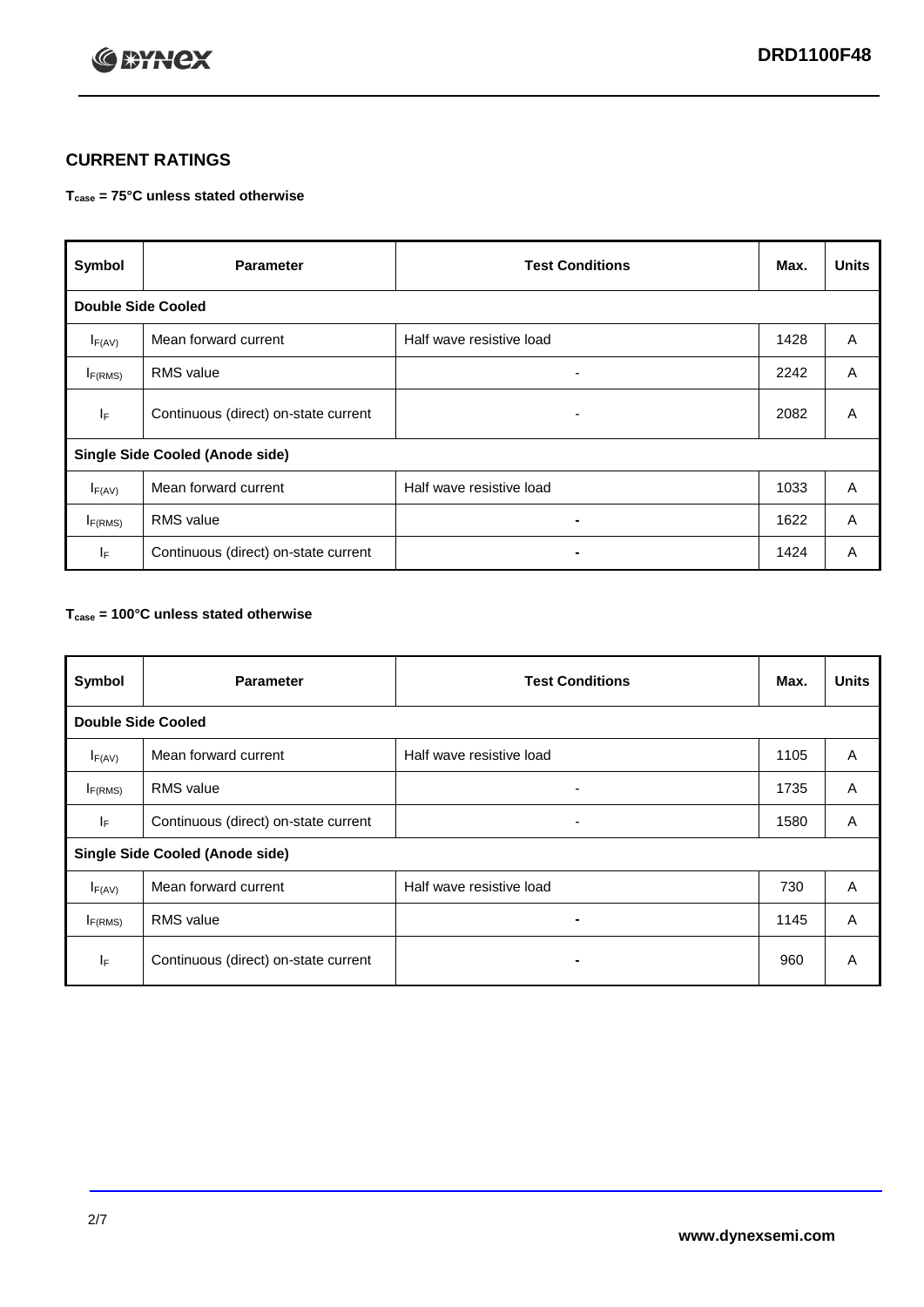

## **SURGE RATINGS**

| Symbol      | <b>Parameter</b>                        | <b>Test Conditions</b>                            | Max.  | <b>Units</b>      |
|-------------|-----------------------------------------|---------------------------------------------------|-------|-------------------|
| <b>IFSM</b> | Surge (non-repetitive) on-state current | 10ms half sine, $T_{\text{case}} = 150^{\circ}$ C | 16.5  | kA                |
| $l^2t$      | $I2t$ for fusing                        | $V_R = 50\% V_{RRM} - \frac{1}{4}$ sine           | 1.35  | MA <sup>2</sup> s |
| <b>IFSM</b> | Surge (non-repetitive) on-state current | 10ms half sine, $T_{\text{case}} = 150^{\circ}$ C | 20.5  | kA                |
| $l^2t$      | $l^2$ t for fusing                      | $V_R = 0$                                         | 2.125 | $MA2$ s           |

## **THERMAL AND MECHANICAL RATINGS**

| Symbol                         | <b>Parameter</b>                      | <b>Test Conditions</b>   |             | Min.                     | Max.  | <b>Units</b> |
|--------------------------------|---------------------------------------|--------------------------|-------------|--------------------------|-------|--------------|
| $R_{th(j-c)}$                  | Thermal resistance - junction to case | Double side cooled       | DC          |                          | 0.022 | °C/W         |
|                                |                                       | Single side cooled       | Anode DC    |                          | 0.038 | °C/W         |
|                                |                                       |                          | Cathode DC  |                          | 0.052 | °C/W         |
| $R_{th(c-h)}$                  | Thermal resistance – case to heatsink | Clamping force 19.5kN    | Double side | ٠                        | 0.004 | °C/W         |
|                                |                                       | (with mounting compound) | Single side | ٠                        | 0.008 | °C/W         |
| $T_{\rm\scriptscriptstyle VI}$ | Virtual junction temperature          | On-state (conducting)    |             |                          | 160   | °C           |
|                                |                                       | Reverse (blocking)       |             | $\overline{\phantom{a}}$ | 150   | °C           |
| $T_{\text{stg}}$               | Storage temperature range             |                          |             | $-55$                    | 175   | °C           |
| $F_m$                          | Clamping force                        |                          |             | 18                       | 22    | kN           |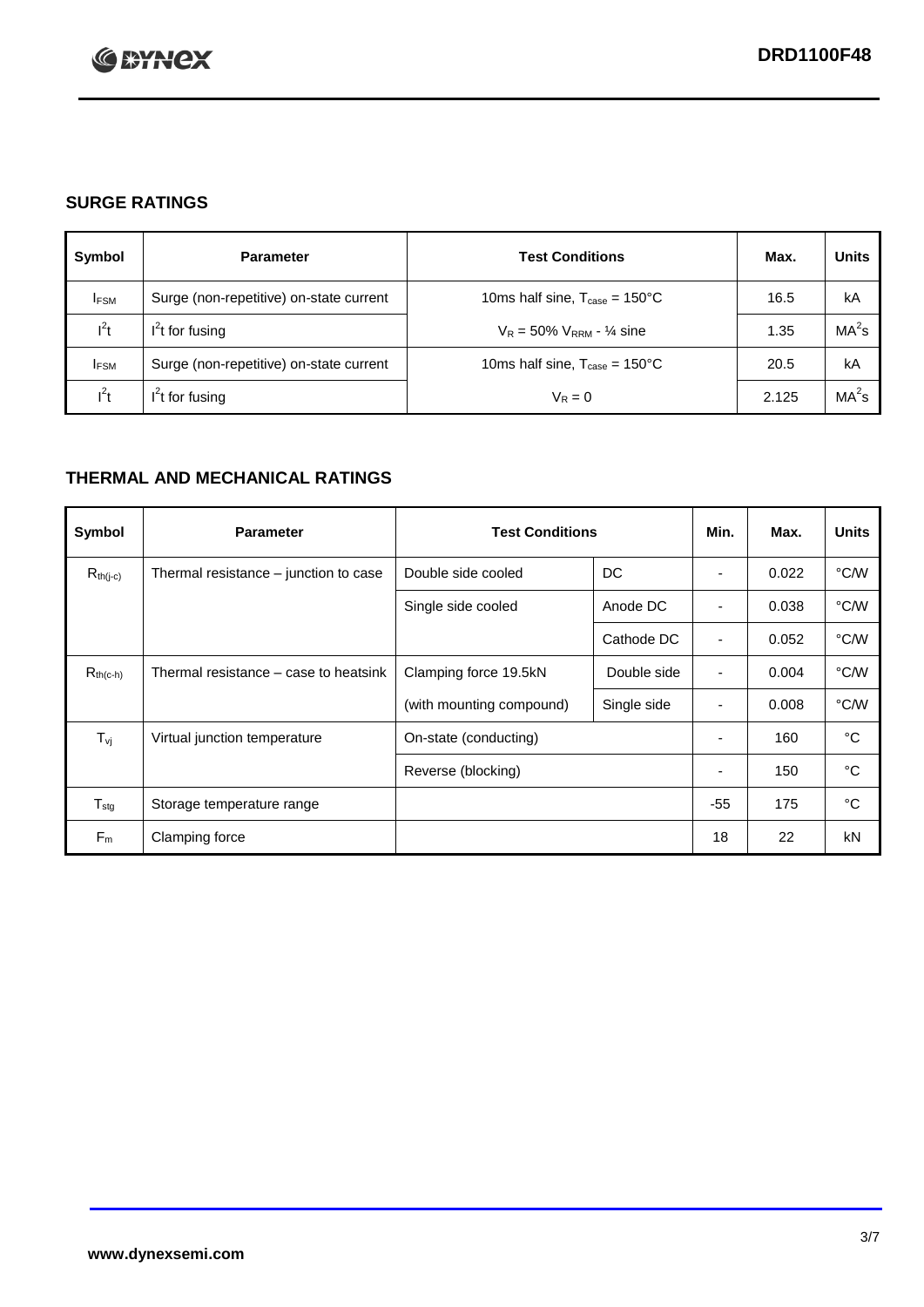

## **CHARACTERISTICS**

| Symbol         | <b>Parameter</b>              | <b>Test Conditions</b>                          | Min.                     | Max.  | <b>Units</b> |
|----------------|-------------------------------|-------------------------------------------------|--------------------------|-------|--------------|
| $V_{FM}$       | Forward voltage               | At 3400A peak, $T_{\text{case}} = 25^{\circ}C$  |                          | 1.8   | V            |
| <b>I</b> RM    | Peak reverse current          | At $V_{RRM}$ , $T_{case} = 150^{\circ}C$        | $\overline{\phantom{0}}$ | 75    | mA           |
| $Q_{\rm S}$    | Total stored charge           | $I_F = 2000A$ , dl <sub>RR</sub> /dt = 3A/µs    |                          | 4000  | μC           |
| $I_{rr}$       | Peak reverse recovery current | $T_{\text{case}} = 150^{\circ}$ C, $V_R = 100V$ | $\overline{\phantom{0}}$ | 115   | A            |
| $V_{TO}$       | Threshold voltage             | At $T_{vi}$ = 150 $^{\circ}$ C                  | $\overline{\phantom{0}}$ | 0.84  | V            |
| $r_{\text{T}}$ | Slope resistance              | At $T_{vi}$ = 150°C                             | $\overline{\phantom{0}}$ | 0.383 | $m\Omega$    |

#### **CURVES**





 $V_{TM} = A + BIn (I_T) + C.I_T + D.\sqrt{I_T}$ 

 $V_{TM}$  **EQUATION** Where  $A = 0.290476$  $B = 0.06449$ <br>C = 0.000335  $D = 0.00408$ these values are valid for  $T_i = 150^{\circ}$ C for  $I_F$  500A to 5000A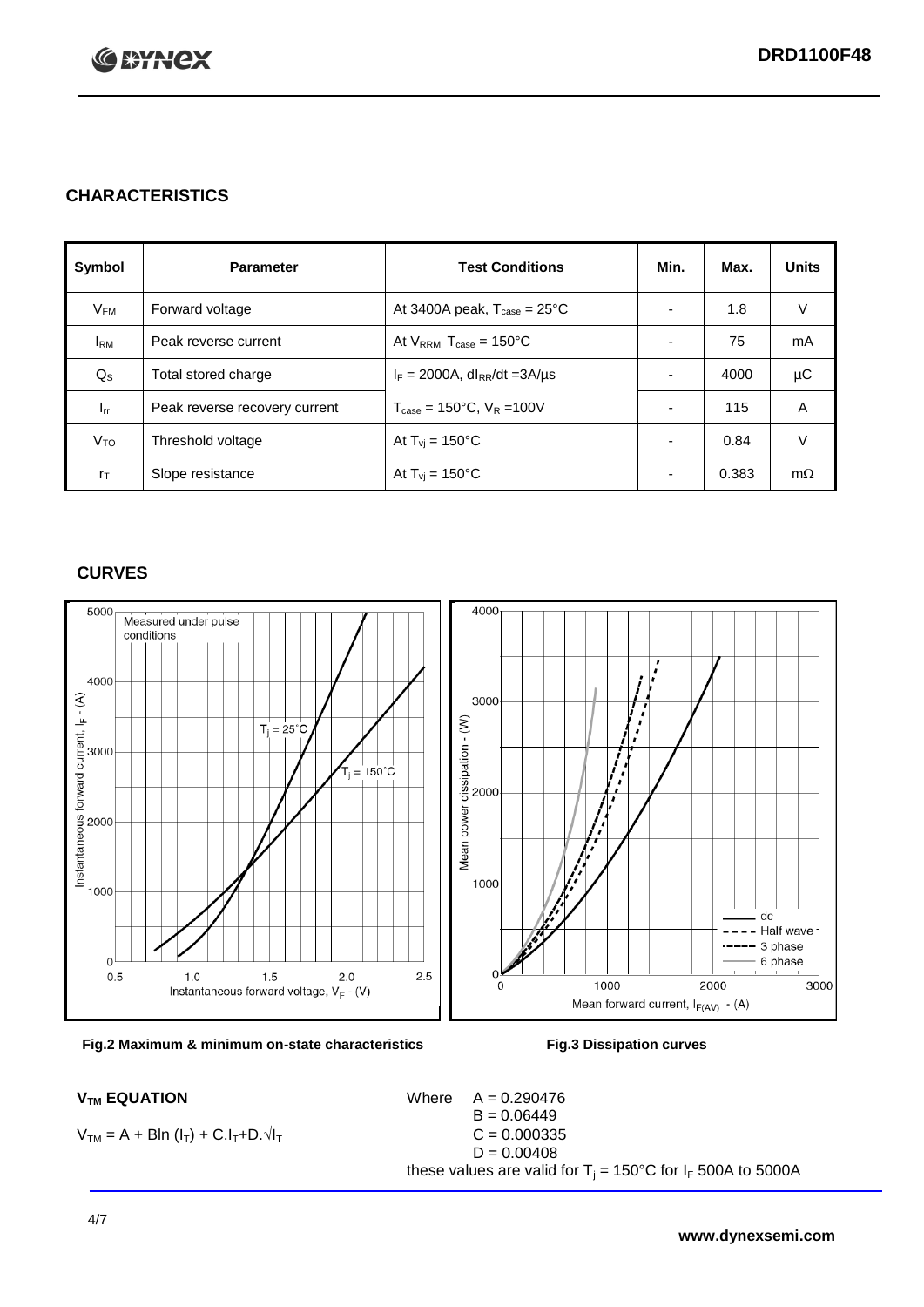



**50% VRRM at Tcase 150°C)**



**Fig.6 Maximum (limit) transient thermal impedancejunction to case**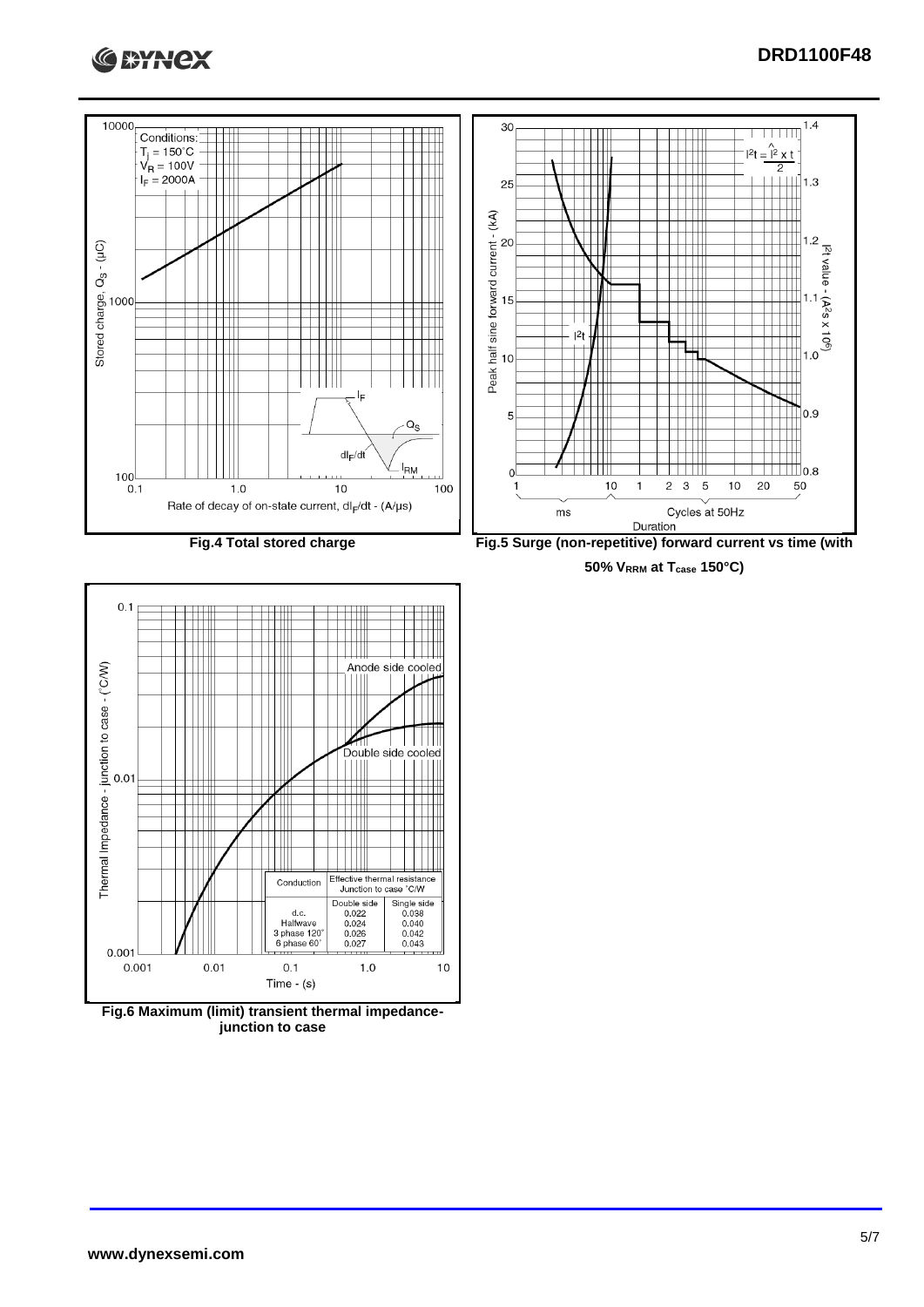

#### **PACKAGE DETAILS**

For further package information, please contact Customer Services. All dimensions in mm, unless stated otherwise. DO NOT SCALE.



#### **Note:**

Some packages may be supplied with gate and or tags.